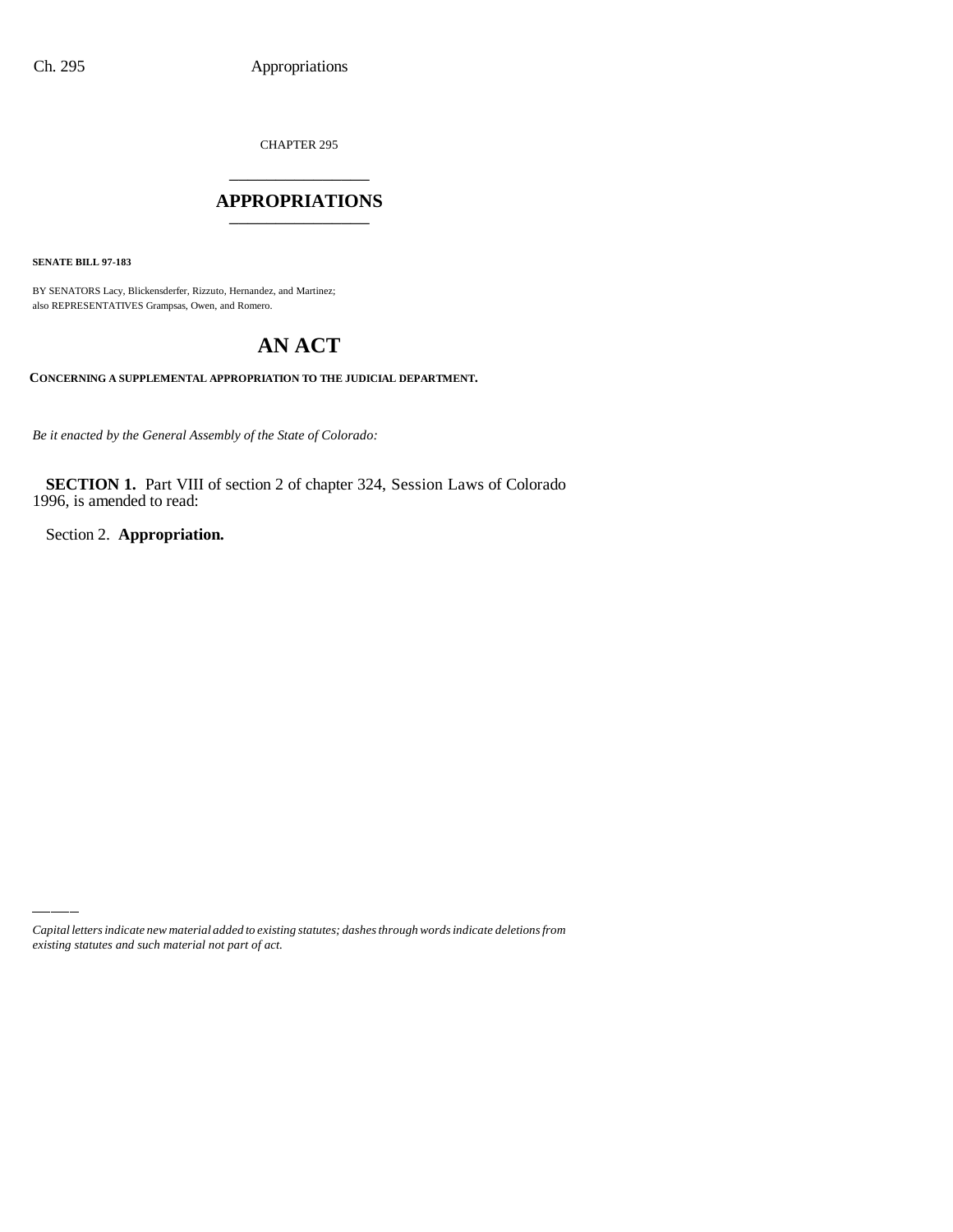|                                   |                 |              |                            |                | APPROPRIATION FROM   |                       |                |
|-----------------------------------|-----------------|--------------|----------------------------|----------------|----------------------|-----------------------|----------------|
|                                   |                 |              |                            | <b>GENERAL</b> |                      | <b>CASH</b>           |                |
|                                   | ITEM &          |              | <b>GENERAL</b>             | <b>FUND</b>    | <b>CASH</b>          | <b>FUNDS</b>          | <b>FEDERAL</b> |
|                                   | <b>SUBTOTAL</b> | <b>TOTAL</b> | <b>FUND</b>                | <b>EXEMPT</b>  | <b>FUNDS</b>         | <b>EXEMPT</b>         | <b>FUNDS</b>   |
|                                   | \$<br>\$        |              | \$                         | \$             | \$                   | \$                    | \$             |
|                                   |                 |              | <b>PART VIII</b>           |                |                      |                       |                |
|                                   |                 |              | <b>JUDICIAL DEPARTMENT</b> |                |                      |                       |                |
| (1) SUPREME COURT                 |                 |              |                            |                |                      |                       |                |
| <b>Personal Services</b>          | 2,033,430       |              | 2,033,430                  |                |                      |                       |                |
|                                   |                 |              | $(38.0$ FTE)               |                |                      |                       |                |
| <b>Operating Expenses</b>         | 75,270          |              | 30,270                     |                | $45,000^{\rm a}$     |                       |                |
| Grievance Committee               | 2,323,230       |              |                            |                | $2,050,000^{\rm b}$  | $273,230^{\circ}$     |                |
|                                   | $(30.5$ FTE)    |              |                            |                |                      |                       |                |
| <b>Continuing Legal Education</b> | 250,000         |              |                            |                | $236,000^{\rm b}$    | $14,000$ <sup>d</sup> |                |
|                                   | $(4.0$ FTE)     |              |                            |                |                      |                       |                |
| Law Examiner Board                | 616,000         |              |                            |                | $550,000^{\circ}$    | $66,000$ <sup>f</sup> |                |
|                                   | $(8.2$ FTE)     |              |                            |                |                      |                       |                |
| Law Library                       | 425,000         |              |                            |                | 375,000 <sup>g</sup> | 50,000 <sup>h</sup>   |                |
|                                   | $(2.0$ FTE)     |              |                            |                |                      |                       |                |
|                                   |                 | 5,722,930    |                            |                |                      |                       |                |

a This amount shall be from various fees and other cost recoveries.

**b** These amounts shall be from annual attorney registration fees and other fees. For purposes of complying with the limitation on state fiscal year spending imposed by Article X, Section 20 of the State Constitution, these moneys are included for informational purposes as they are continuously appropriated by a permanent statute or constitutional provision.

c This amount shall be from reserves in the Attorney Registration Fund.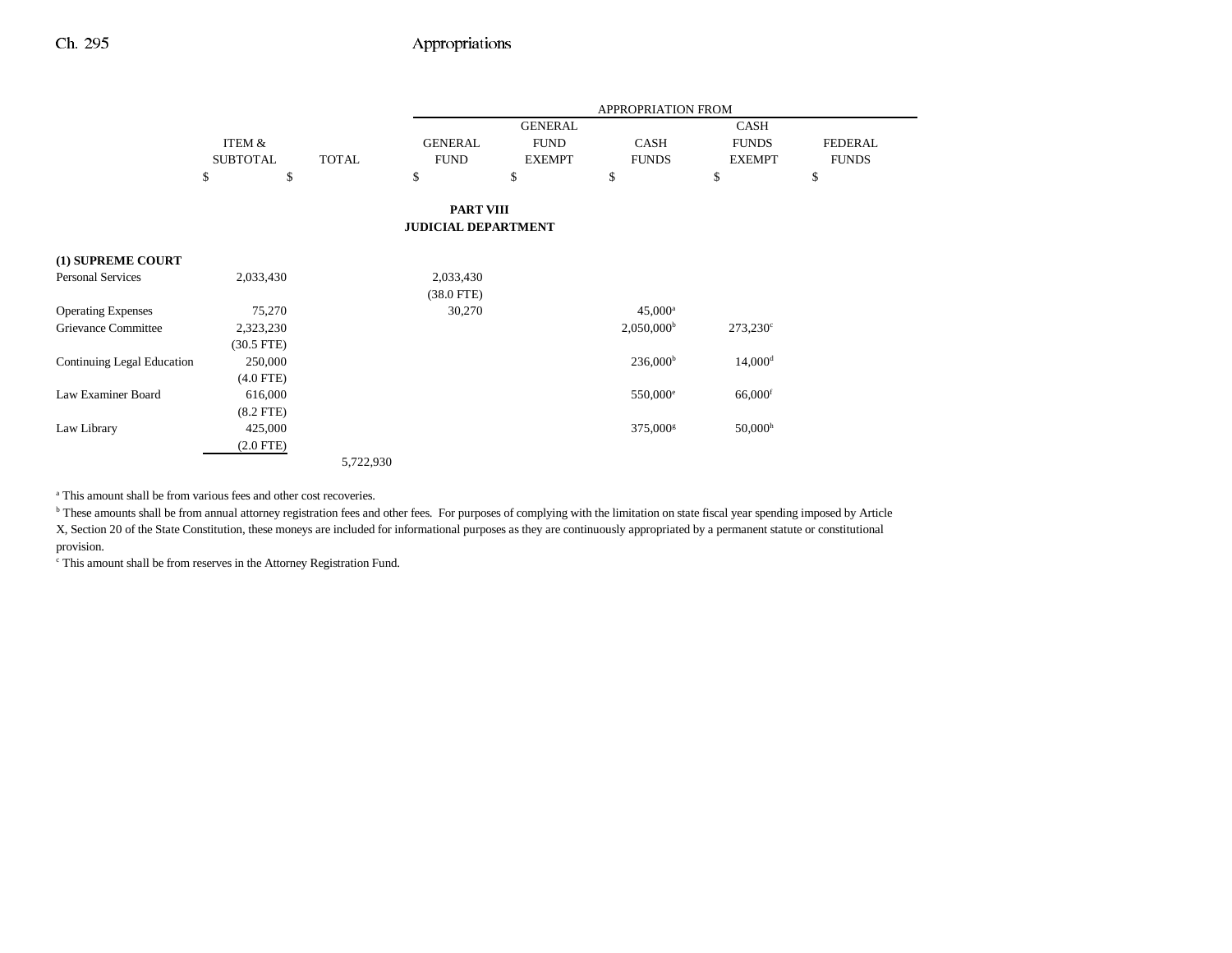d This amount shall be from reserves in the Continuing Legal Education Fund.

e This amount shall be from law examination application fees and other fees. For purposes of complying with the limitation on state fiscal year spending imposed by Article X, Section 20 of the State Constitution, these moneys are included for informational purposes as they are continuously appropriated by a permanent statute or constitutional provision.

f This amount shall be from reserves in the Law Examiner Board Fund.

<sup>g</sup> This amount shall be from new attorney registration fees and appellate court filing fees. For purposes of complying with the limitation on state fiscal year spending imposed by Article X, Section 20 of the State Constitution, these moneys are included for informational purposes as they are continuously appropriated by a permanent statute or

constitutional provision.

h This amount shall be from reserves in the Law Library Fund.

#### **(2) COURT OF APPEALS**

| <b>Personal Services</b>  | 4.332.808 | 4.332.808    |                      |
|---------------------------|-----------|--------------|----------------------|
|                           |           | $(79.0$ FTE) |                      |
| <b>Operating Expenses</b> | 78.121    | 71.121       | $7.000$ <sup>a</sup> |
|                           |           | 4,410,929    |                      |

<sup>a</sup> This amount shall be from copier machine receipts.

| (3) COURTS ADMINISTRATION          |           |              |                       |                           |
|------------------------------------|-----------|--------------|-----------------------|---------------------------|
| (A) Administration                 |           |              |                       |                           |
| <b>Personal Services</b>           | 2,142,231 | 2,142,231    |                       |                           |
|                                    |           | $(40.5$ FTE) |                       |                           |
| <b>Operating Expenses</b>          | 217,503   | 217,503      |                       |                           |
| <b>County Courthouse</b>           |           |              |                       |                           |
| Furnishings <sup>97, 98</sup>      | 920,632   | 920,632      |                       |                           |
|                                    | 3,280,366 |              |                       |                           |
| (B) Administrative Special Purpose |           |              |                       |                           |
| Health, Life, and Dental           | 4,592,604 | 4,353,297    | $95.751$ <sup>a</sup> | $143,556(T)$ <sup>b</sup> |
| Short-term Disability              | 139,532   | 132,571      | $2.475^{\rm a}$       | $4,486(T)^{b}$            |
|                                    |           |              |                       |                           |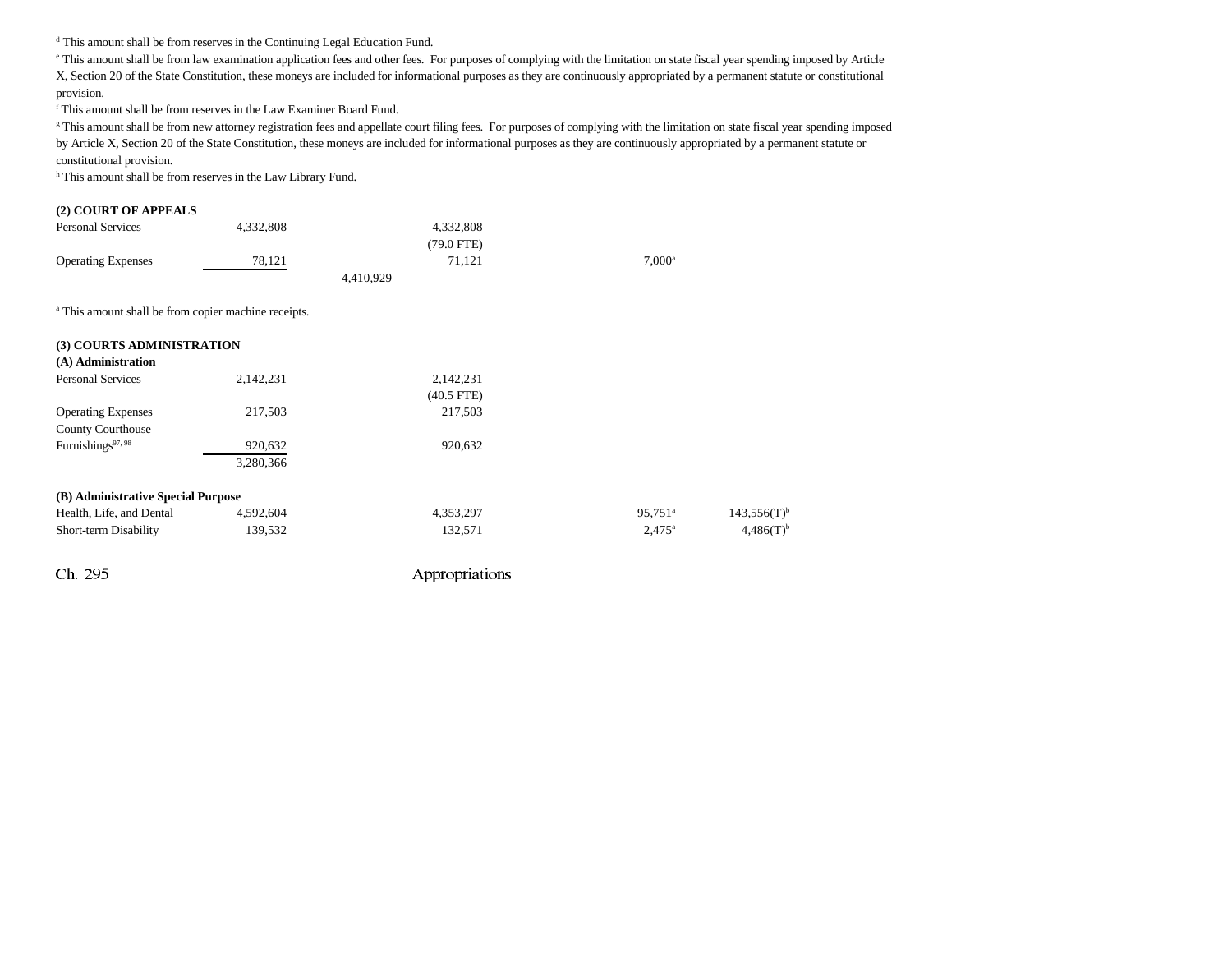|                                            |                                      |              | APPROPRIATION FROM            |                                                |                             |                                              |                                |
|--------------------------------------------|--------------------------------------|--------------|-------------------------------|------------------------------------------------|-----------------------------|----------------------------------------------|--------------------------------|
|                                            | <b>ITEM &amp;</b><br><b>SUBTOTAL</b> | <b>TOTAL</b> | <b>GENERAL</b><br><b>FUND</b> | <b>GENERAL</b><br><b>FUND</b><br><b>EXEMPT</b> | <b>CASH</b><br><b>FUNDS</b> | <b>CASH</b><br><b>FUNDS</b><br><b>EXEMPT</b> | <b>FEDERAL</b><br><b>FUNDS</b> |
|                                            | $\$$<br>\$                           |              | \$                            | \$                                             | \$                          | \$                                           | \$                             |
|                                            |                                      |              |                               |                                                |                             |                                              |                                |
| Salary Survey and                          |                                      |              |                               |                                                |                             |                                              |                                |
| Anniversary Increases                      | 3,790,232                            |              | 3,646,928                     |                                                | 74,211 <sup>a</sup>         | $69,093(T)$ <sup>b</sup>                     |                                |
| Workers' Compensation                      | 1,401,701                            |              | 1,380,501                     |                                                | $4,506^{\circ}$             | $16,694(T)$ <sup>b</sup>                     |                                |
| Legal Services for 2,556                   |                                      |              |                               |                                                |                             |                                              |                                |
| hours                                      | 121,274                              |              | 121,274                       |                                                |                             |                                              |                                |
| Payment to Risk Management                 |                                      |              |                               |                                                |                             |                                              |                                |
| and Property Funds                         | 301,551                              |              | 297,329                       |                                                | 718 <sup>a</sup>            | $3,504(T)^{b}$                               |                                |
| <b>Leased Space</b>                        | 170,000                              |              | 170,000                       |                                                |                             |                                              |                                |
| Lease Purchase                             | 94,561                               |              | 94,561                        |                                                |                             |                                              |                                |
| Administrative Purposes                    | 137,446                              |              | 112,446                       |                                                | $25,000^{\circ}$            |                                              |                                |
| Judicial Conference                        | 91,716                               |              | 91,716                        |                                                |                             |                                              |                                |
| <b>Retired Judges</b>                      | 55,598                               |              | 55,598                        |                                                |                             |                                              |                                |
| <b>Appellate Reports Publication</b>       | 74,600                               |              | 74,600                        |                                                |                             |                                              |                                |
| Office of Dispute Resolution <sup>99</sup> | 393,671                              |              | 15,515                        |                                                | $378,156$ <sup>4</sup>      |                                              |                                |
|                                            |                                      |              |                               |                                                | 350,156 <sup>d</sup>        | $28,000^{\rm i}$                             |                                |
|                                            | $(4.5$ FTE)                          |              |                               |                                                |                             |                                              |                                |
| Alimony and Support                        | 265,578                              |              | 80,000                        |                                                | 147,578 <sup>e</sup>        | 38,000f                                      |                                |
| Judicial Performance                       | 90,000                               |              | 90,000                        |                                                |                             |                                              |                                |
| <b>Child Support Enforcement</b>           | 85,000                               |              | 23,700                        |                                                |                             | $61,300(T)^{g}$                              |                                |
|                                            |                                      |              |                               |                                                |                             | $(1.0$ FTE)                                  |                                |
| Training                                   | 190,955                              |              | 190,955                       |                                                |                             |                                              |                                |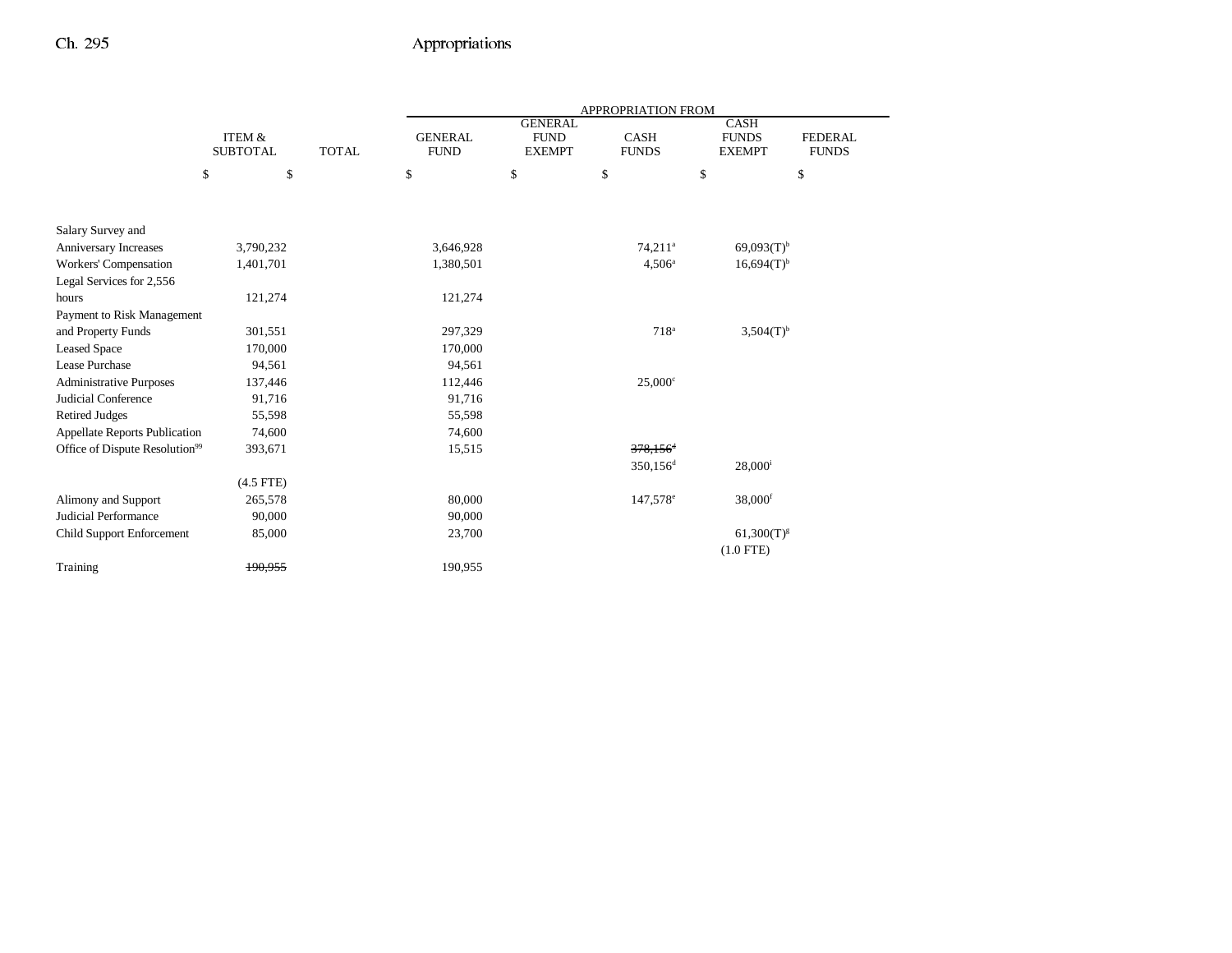|                         | 253,770    |                     | 62,815 |
|-------------------------|------------|---------------------|--------|
| Federal Funds and Other |            |                     |        |
| Grants                  | 28.000     | 28,000 <sup>h</sup> |        |
|                         | 12,024,019 |                     |        |
|                         | 12,058,834 |                     |        |

<sup>a</sup> These amounts shall be from fines deposited into the Fines Collection Cash Fund pursuant to Section 18-1-105(1)(a)(III)(D), C.R.S., from the Drug Offender Surcharge Fund pursuant to Section 18-19-103, C.R.S. , and from fees collected by the Office of Dispute Resolution pursuant to Section 13-22-305(3), C.R.S.

<sup>b</sup> These amounts shall be from the Department of Human Services, Alcohol and Drug Abuse Division.

c This amount shall be from fees for jury instruction committees.

<sup>d</sup> This amount shall be from fees collected by the Office of Dispute Resolution pursuant to Section 13-22-305(3), C.R.S.

 $e$  This amount shall be from fees available pursuant to Section 13-32-101(1)(a.5)(I), C.R.S.

f This amount shall be from reserves in the Child Support Registry Fund.

<sup>g</sup> This amount shall be from federal funds appropriated in the Department of Human Services.

<sup>h</sup> This amount shall be from a grant from Jefferson County.

i THIS AMOUNT SHALL BE FROM RESERVES IN THE DISPUTE RESOLUTION FUND.

#### **(C) Judicial/Heritage Complex50**

| <b>Personal Services</b>  | 368.913 | 368.913     |                 |
|---------------------------|---------|-------------|-----------------|
|                           |         | $(4.0$ FTE) |                 |
| <b>Operating Expenses</b> | 58,680  | 58,680      |                 |
| Parking Lot Maintenance   | 2.500   |             | $2.500^{\circ}$ |
|                           | 430.093 |             |                 |

<sup>a</sup> This amount shall be from parking receipts.

| (D) Integrated Information Services |           |                      |
|-------------------------------------|-----------|----------------------|
| <b>Personal Services</b>            | 1,496,493 | 1,496,493            |
|                                     | 1.671.493 | 1.671.493            |
|                                     |           | $(36.0 \text{ FTE})$ |
|                                     |           |                      |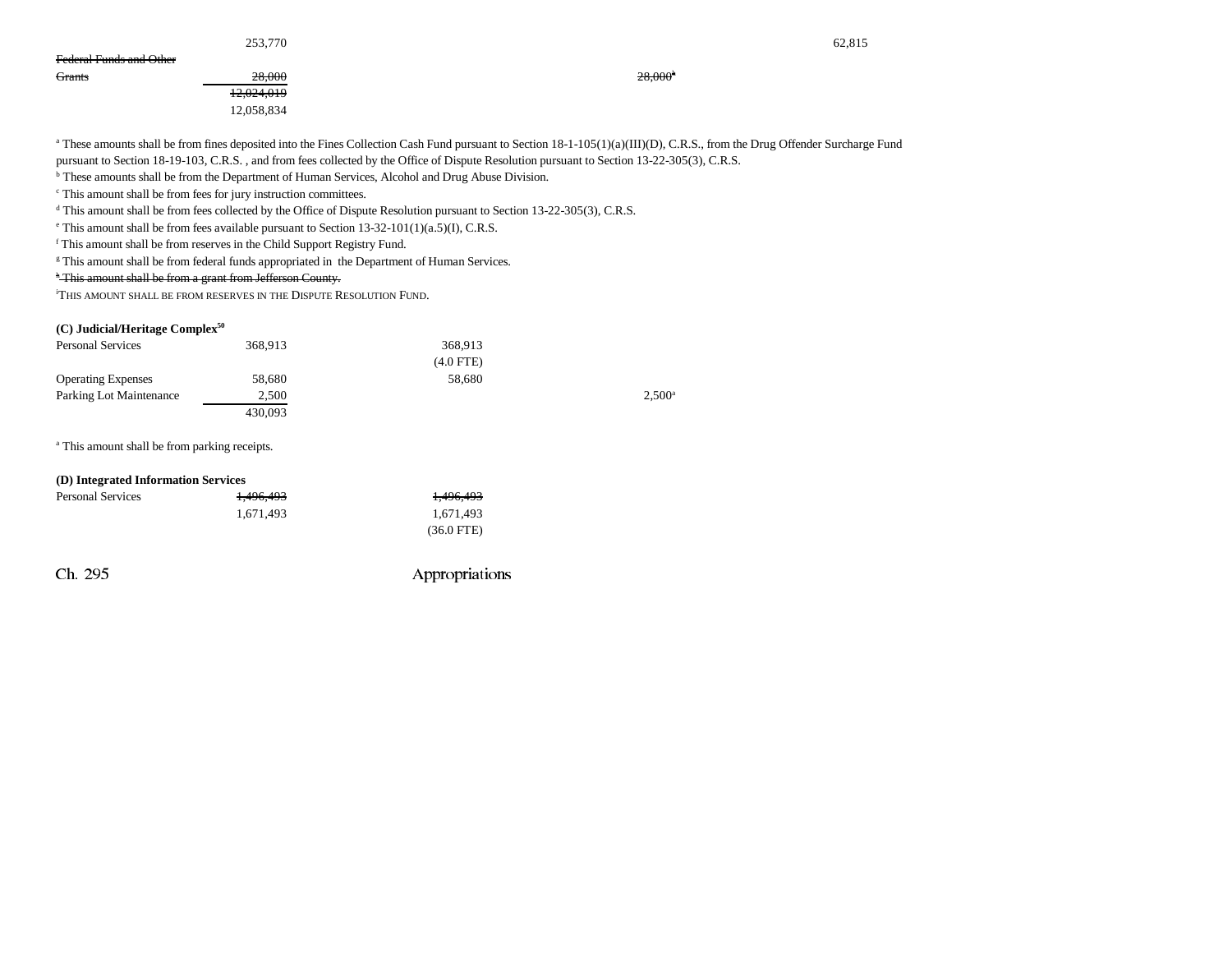|                            |                           |              |                               |                                                | APPROPRIATION FROM          |                                              |                                |
|----------------------------|---------------------------|--------------|-------------------------------|------------------------------------------------|-----------------------------|----------------------------------------------|--------------------------------|
|                            | ITEM &<br><b>SUBTOTAL</b> | <b>TOTAL</b> | <b>GENERAL</b><br><b>FUND</b> | <b>GENERAL</b><br><b>FUND</b><br><b>EXEMPT</b> | <b>CASH</b><br><b>FUNDS</b> | <b>CASH</b><br><b>FUNDS</b><br><b>EXEMPT</b> | <b>FEDERAL</b><br><b>FUNDS</b> |
|                            | \$<br>\$                  |              | \$                            | \$                                             | \$                          | \$                                           | \$                             |
|                            |                           |              |                               |                                                |                             |                                              |                                |
|                            |                           |              |                               |                                                |                             |                                              |                                |
| <b>Operating Expenses</b>  | 165,262                   |              | 150,262                       |                                                | $15,000^{\rm a}$            |                                              |                                |
| Purchase of Services from  |                           |              |                               |                                                |                             |                                              |                                |
| <b>Computer Center</b>     | 421,649                   |              | 421,649                       |                                                |                             |                                              |                                |
| Telecommunications Expense | 350,000                   |              | 350,000                       |                                                |                             |                                              |                                |
| Hardware/Software          |                           |              |                               |                                                |                             |                                              |                                |
| Maintenance                | 1,075,000                 |              | 1,075,000                     |                                                |                             |                                              |                                |
| Lease Purchase             | 1,123,967                 |              | 1,123,967                     |                                                |                             |                                              |                                |
| Hardware Replacement       | 726,000                   |              | 726,000                       |                                                |                             |                                              |                                |
| <b>New Projects</b>        | 200,000                   |              | 200,000                       |                                                |                             |                                              |                                |
| Computer Integrated        |                           |              |                               |                                                |                             |                                              |                                |
| Courtroom                  | 30,000                    |              | 30,000                        |                                                |                             |                                              |                                |
|                            | 5,588,371                 |              |                               |                                                |                             |                                              |                                |
|                            | 5,563,371                 |              |                               |                                                |                             |                                              |                                |

a This amount shall be from various fees and other cost recoveries.

21,322,849 21,332,664 **(4) TRIAL COURTS** Personal Services 57,639,248 57,612,320 57,612,320 26,928(T)<sup>a</sup>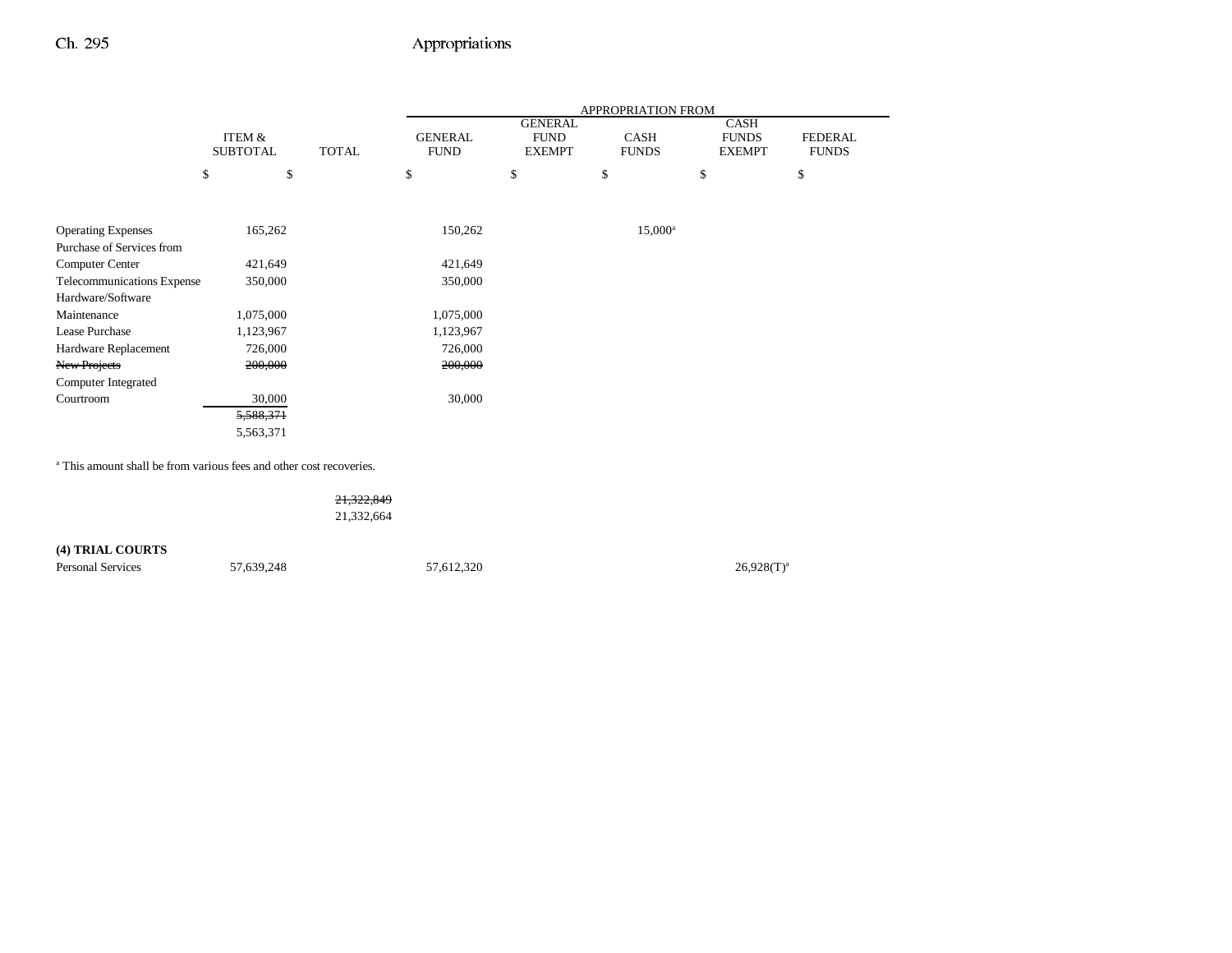| (1,351.5)                                           |                          |                         |         |
|-----------------------------------------------------|--------------------------|-------------------------|---------|
| FTE)                                                |                          | $(0.5$ FTE $)$          |         |
| 2,704,814<br><b>Operating Expenses</b><br>3,980,673 | $1,275,859$ <sup>b</sup> |                         |         |
| 4,125,400                                           | 1,420,586 <sup>b</sup>   |                         |         |
| Capital Outlay<br>38,264<br>38,264                  |                          |                         |         |
| Purchase of Microfilm                               |                          |                         |         |
| <b>Services</b><br>85,536<br>85,536                 |                          |                         |         |
| <b>Mandated Costs</b><br>16,104,256<br>16,104,256   |                          |                         |         |
| <b>Collections Investigators</b><br>1,168,393       | 826,826 <sup>c</sup>     | $341,567$ <sup>d</sup>  |         |
| 1,251,836                                           |                          | 425,010(T) <sup>d</sup> |         |
|                                                     | $(21.3$ FTE)             | $(14.0$ FTE $)$         |         |
|                                                     |                          | $(18.0$ FTE)            |         |
| <b>Involuntary Commitments</b><br>8,344             |                          | $8,344(T)^e$            |         |
| Sex Offender Surcharge Fund                         |                          |                         |         |
| 7,529<br>Program                                    | $7,529$ <sup>f</sup>     |                         |         |
| Victim Compensation<br>6,906,485                    | 6,906,485 <sup>g</sup>   |                         |         |
| Victim Assistance<br>8,515,920                      | 8,515,920h               |                         |         |
| Family Preservation Matching                        |                          |                         |         |
| $\rm{Funds}^{100}$<br>202,894<br>40,578             |                          |                         | 162,316 |
| Dependency and Neglect                              |                          |                         |         |
| Pilot Projects<br>275,817                           |                          | $275,817(T)^{i}$        |         |
| Federal Funds and Other                             |                          |                         |         |
| 952.000<br>Grants                                   | 150,000                  | $535,000(T)^k$          | 267,000 |
| 1,035,548                                           | 178,000 <sup>j</sup>     | $390,000(T)^k$          | 467,548 |
|                                                     | $(4.0$ FTE)              |                         |         |
| 95,885,359                                          |                          |                         |         |
| 96,197,077                                          |                          |                         |         |

a This amount shall be from the Department of Human Services, Office of Youth Services.

<sup>b</sup> This amount shall be from various fees and other cost recoveries.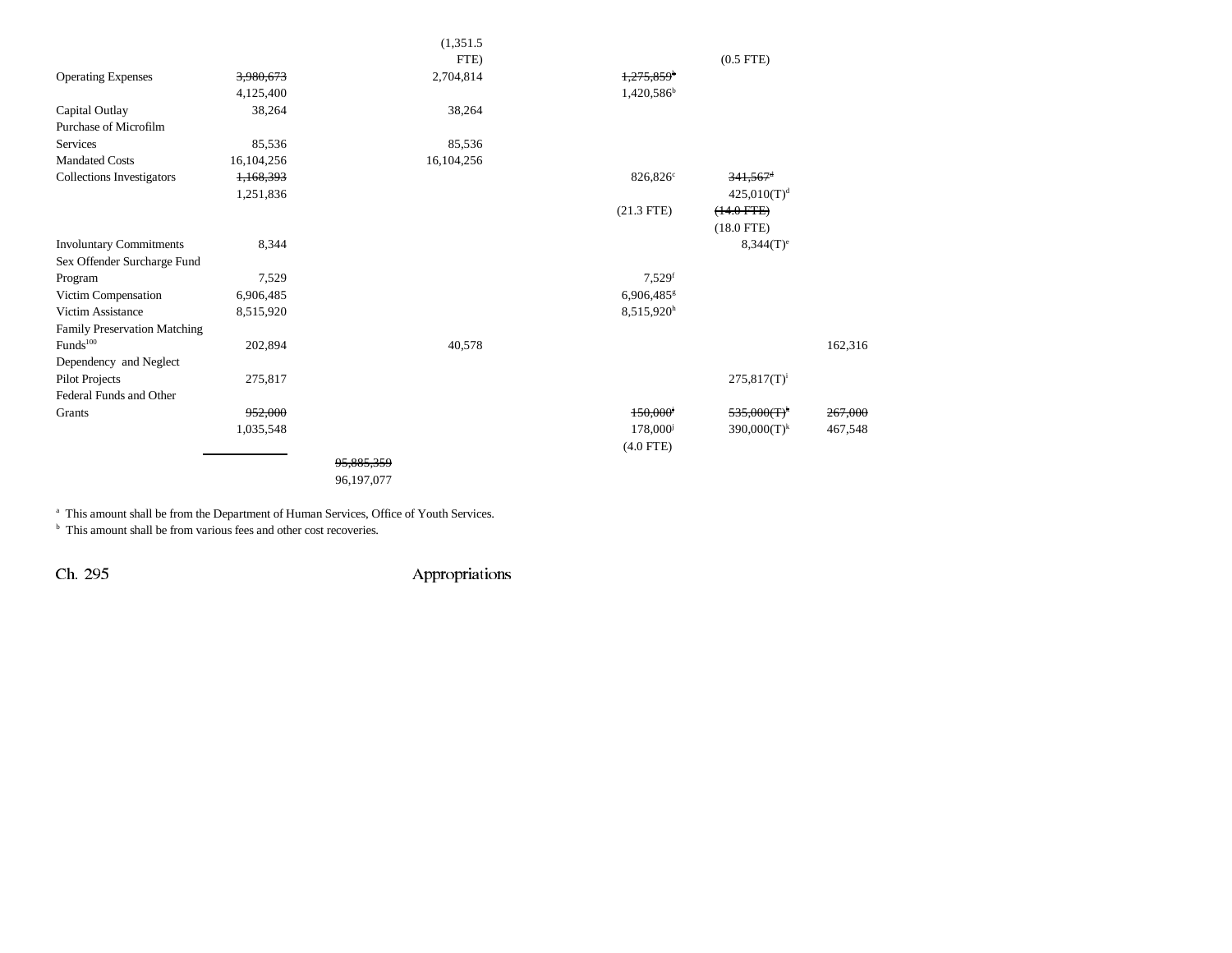|                 |       | APPROPRIATION FROM |                |              |               |                |
|-----------------|-------|--------------------|----------------|--------------|---------------|----------------|
|                 |       |                    | <b>GENERAL</b> |              | CASH          |                |
| ITEM &          |       | GENERAL            | <b>FUND</b>    | CASH         | <b>FUNDS</b>  | <b>FEDERAL</b> |
| <b>SUBTOTAL</b> | TOTAL | FUND               | <b>EXEMPT</b>  | <b>FUNDS</b> | <b>EXEMPT</b> | <b>FUNDS</b>   |
| \$              |       |                    |                |              |               |                |

<sup>c</sup> This amount OF THIS AMOUNT, \$542,364 shall be from fines deposited into the Fines Collection Cash Fund pursuant to Section 18-1-105(1)(a)(III)(D), CR.S., CR.S., AND \$284,462 SHALL BE FROM THE JUDICIAL COLLECTIONS ENHANCEMENT FUND.

d This amount shall be from local Victim's Assistance and Law Enforcement boards.

e This amount shall be from federal funds appropriated in the Department of Human Services, Alcohol and Drug Abuse Division, pursuant to Section 25-1-1112, C.R.S. f This amount shall be from the Sex Offender Surcharge Fund.

<sup>g</sup> This amount shall be from the Crime Victim Compensation Fund. For purposes of complying with the limitation on state fiscal year spending imposed by Article X, Section

20 of the State Constitution, these moneys are included for informational purposes as they are continuously appropriated by a permanent statute or constitutional provision. h This amount shall be from the Victims and Witnesses Assistance and Law Enforcement Fund. For purposes of complying with the limitation on state fiscal year spending imposed by Article X, Section 20 of the State Constitution, these moneys are included for informational purposes as they are continuously appropriated by a permanent statute or constitutional provision.

<sup>i</sup> This amount shall be from the Department of Human Services, out of monies in Family Issues Cash Fund.

<sup>j</sup> This amount OF THIS AMOUNT, \$150,000 shall be from local grants for administration of useful public service programs. PROGRAMS, AND \$28,000 SHALL BE FROM A GRANT FROM JEFFERSON COUNTY.

<sup>k</sup> Of this amount, \$185,000 \$40,000 shall be from federal funds appropriated in the Governor's Office and \$350,000 shall be from federal funds appropriated in the Department of Public Safety for the Denver Drug Court.

#### **(5) PROBATION AND RELATED SERVICES6, 101, 102**

| <b>Personal Services</b> | 25,957,849 | 25.957.849            |
|--------------------------|------------|-----------------------|
|                          |            | $(579.9 \text{ FTE})$ |
| Female Offender Program  | 227,770    | 227,770               |
|                          |            | $(6.0$ FTE)           |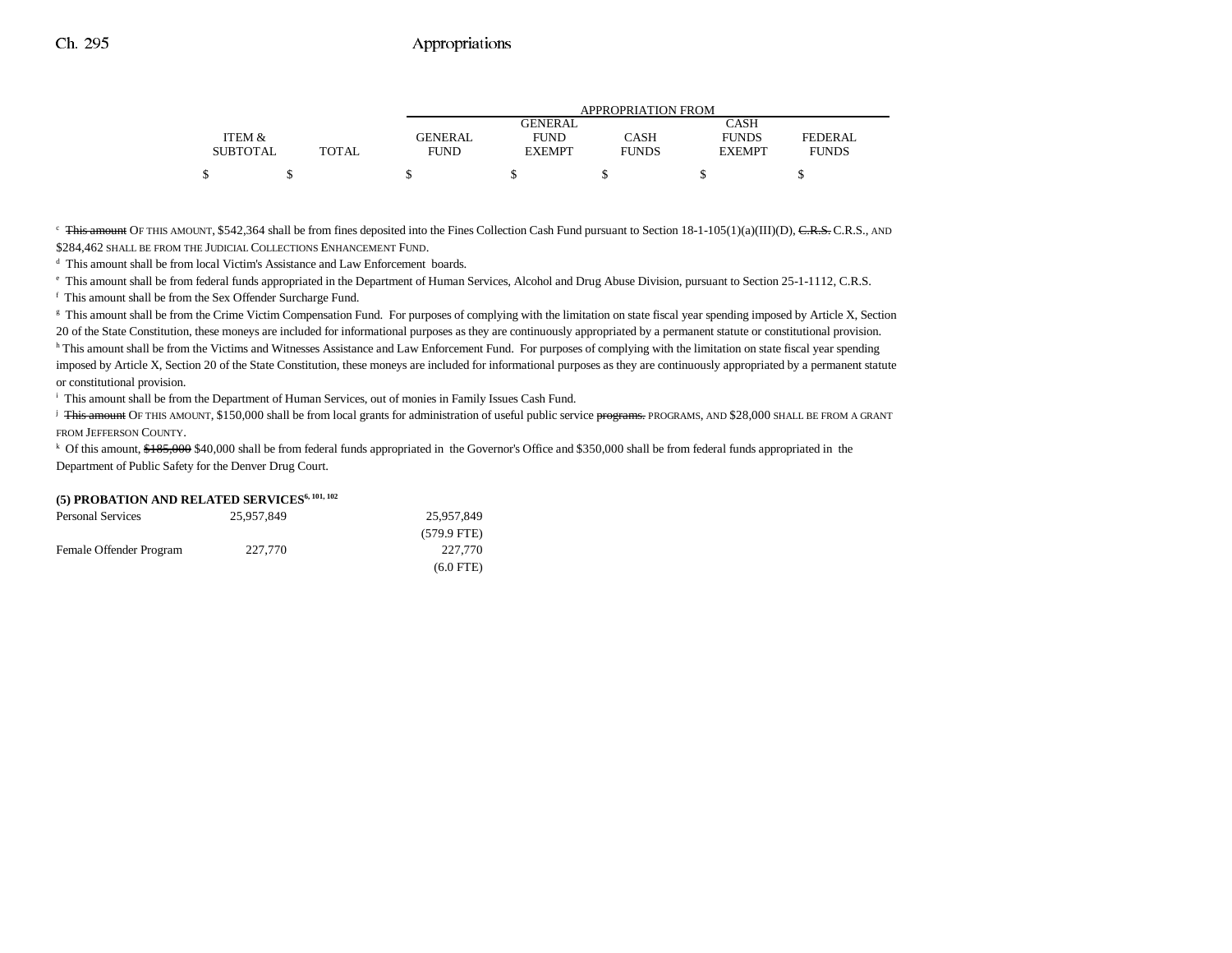| <b>Operating Expenses</b>        | 1,074,631 | 1,074,631             |                      |                             |             |
|----------------------------------|-----------|-----------------------|----------------------|-----------------------------|-------------|
| <b>Intensive Supervision</b>     |           |                       |                      |                             |             |
| <b>Operating Expenses</b>        | 122,505   | 122,505               |                      |                             |             |
| Offender Services <sup>103</sup> | 1,017,000 |                       | 740,000*             | 277,000(T)                  |             |
|                                  |           |                       | 867,000 <sup>a</sup> | $150,000(T)^{b}$            |             |
|                                  |           |                       | $(0.7$ FTE)          | $(2.1$ FTE)                 |             |
| Electronic Monitoring/Drug       |           |                       |                      |                             |             |
| Testing                          | 667,170   | 667,170               |                      |                             |             |
| Juvenile Residential and         |           |                       |                      |                             |             |
| <b>Aftercare Services</b>        | 558,720   | 558,720               |                      |                             |             |
| Alcohol/Drug Driving Safety      |           |                       |                      |                             |             |
| Contract                         | 2,860,564 |                       |                      | $2,860,564(T)$ <sup>c</sup> |             |
|                                  |           |                       |                      | $(70.2$ FTE)                |             |
| Collections                      |           |                       |                      |                             |             |
| Investigators                    | 383,168   |                       | 383,168 <sup>d</sup> |                             |             |
|                                  |           |                       | $(4.0$ FTE)          |                             |             |
| Drug Offender Assessment         | 455,595   |                       | 455,595 <sup>e</sup> |                             |             |
|                                  |           |                       | $(8.0$ FTE)          |                             |             |
| Victims Assistance and Law       |           |                       |                      |                             |             |
| <b>Enforcement Grant</b>         | 60,000    |                       |                      | $60,000(T)$ <sup>f</sup>    |             |
| S.B. 91-94                       | 1,025,000 |                       |                      | $1,025,000(T)^8$            |             |
|                                  | 1,202,328 |                       |                      | $1,202,328(T)^{g}$          |             |
|                                  |           |                       |                      | $(20.2$ FTE)                |             |
|                                  |           |                       |                      | $(20.8$ FTE)                |             |
| Federal Funds and Other          |           |                       |                      |                             |             |
| Grants                           | 931,000   |                       | 50,000 <sup>h</sup>  | 836,000(T)                  | 45,000      |
|                                  | 1,263,020 |                       |                      | $881,000(T)^i$              | 332,020     |
|                                  |           |                       | $(2.1$ FTE)          | $(8.9$ FTE)                 |             |
|                                  |           |                       |                      |                             | $(2.0$ FTE) |
|                                  |           |                       |                      |                             |             |
|                                  |           | <del>35.340.972</del> |                      |                             |             |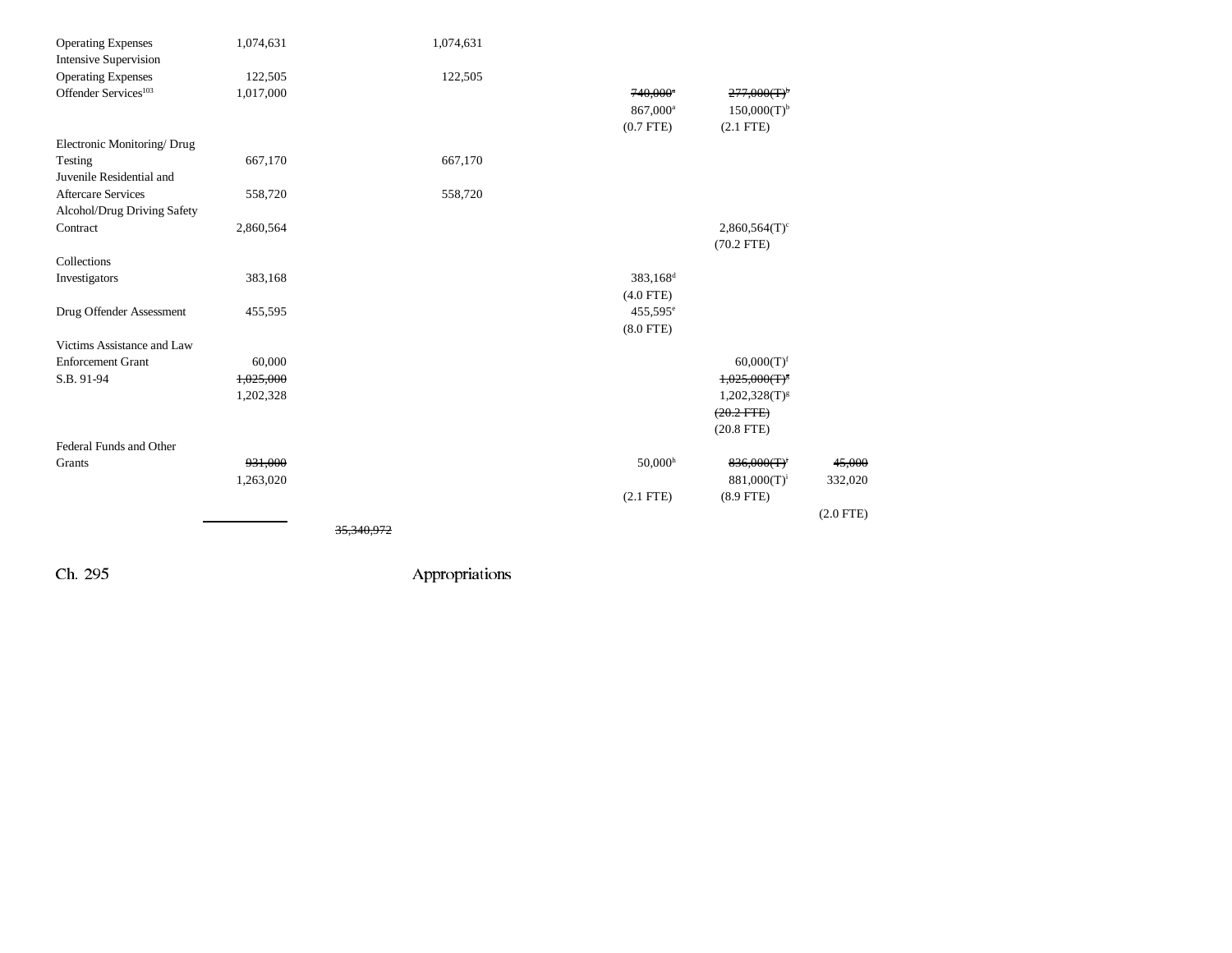|                 |              |         | APPROPRIATION FROM |              |               |              |  |
|-----------------|--------------|---------|--------------------|--------------|---------------|--------------|--|
|                 |              |         | GENERAL            |              | CASH          |              |  |
| ITEM &          |              | GENERAL | <b>FUND</b>        | CASH         | <b>FUNDS</b>  | FEDERAL      |  |
| <b>SUBTOTAL</b> | <b>TOTAL</b> | FUND    | <b>EXEMPT</b>      | <b>FUNDS</b> | <b>EXEMPT</b> | <b>FUNDS</b> |  |
|                 |              |         |                    |              |               |              |  |

#### 35,850,320

<sup>a</sup> This amount shall be from the Offender Services Fund pursuant to Section 16-11-214(1), C.R.S.

b This amount shall be from federal funds appropriated in the Department of Public Safety, Division of Criminal Justice.

c This amount shall be from the Department of Human Services, Alcohol and Drug Abuse Division, pursuant to Section 42-4-1202(5), C.R.S.

<sup>d</sup> This amount shall be from fines deposited into the Fines Collection Cash Fund pursuant to Section  $18-1-105(1)(a)(III)(D)$ , C.R.S.

e This amount shall be from the Drug Offender Surcharge Fund pursuant to Section 18-19-103, C.R.S.

f This amount shall be from state Victims Assistance and Law Enforcement grant funds appropriated in the Department of Public Safety, Division of Criminal Justice.

<sup>g</sup> This amount shall be from the Department of Human Services, Office of Youth Services.

<sup>h</sup> This amount shall be from local grants for administration of useful public service programs.

<sup>i</sup> This amount OF THIS AMOUNT, \$836,000 shall be from federal funds appropriated in the Department of Human Services for juvenile assessment and treatment programs. PROGRAMS, AND \$45,000 SHALL BE FROM FEDERAL FUNDS APPROPRIATED IN THE DEPARTMENT OF EDUCATION FOR ADULT LITERACY PROGRAMS.

### **(6) PUBLIC DEFENDER104, 105**

| <b>Personal Services</b> | 15,583,430 | 15,583,430    |
|--------------------------|------------|---------------|
|                          |            | $(291.8$ FTE) |
| Health, Life, and Dental | 614,734    | 614.734       |
| Short-term Disability    | 29.216     | 29,216        |
| Salary Survey and        |            |               |
| Anniversary Increases    | 750,114    | 750,114       |
| Workers' Compensation    | 120,067    | 120,067       |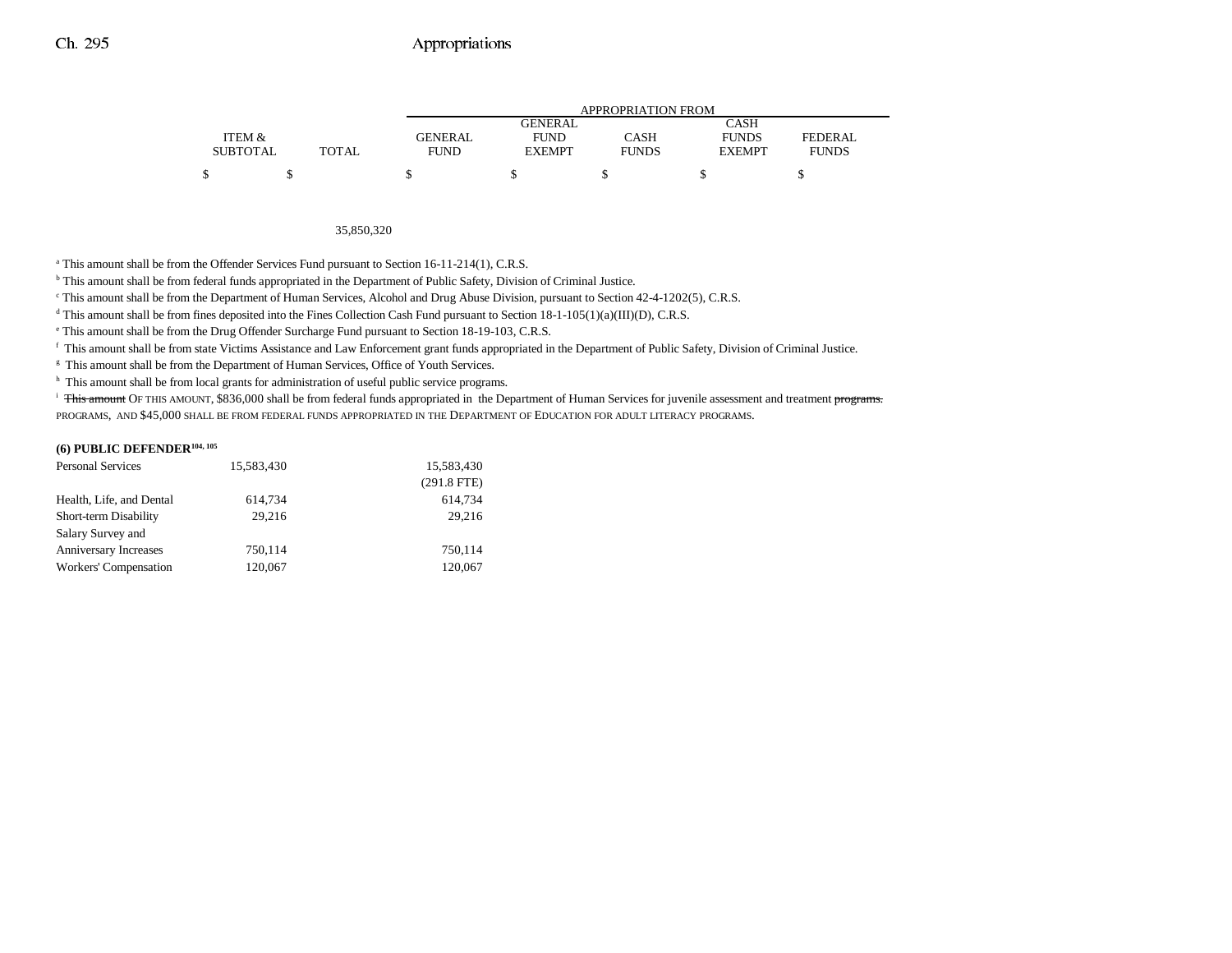| <b>Operating Expenses</b>     | 1,004,884 | 996.634        | $8.250^{\circ}$ |
|-------------------------------|-----------|----------------|-----------------|
| Purchases of Services from    |           |                |                 |
| Computer Center               | 3,978     | 3,978          |                 |
| Vehicle Lease Payments        | 52,188    | 52,188         |                 |
| <b>Leased Space/Utilities</b> | 883,686   | 883,686        |                 |
| <b>Automation Plan</b>        | 390,181   | 390,181        |                 |
| <b>Contract Services</b>      | 20,000    | 20,000         |                 |
| Conflict of Interest $106$    | 5,938,084 | 5,938,084      |                 |
| Public Defender Overload      | 797,192   | 797,192        |                 |
|                               |           | $(8.0$ FTE $)$ |                 |
|                               |           | 26.187.754     |                 |

<sup>a</sup> This amount shall be from training fees.

| <b>TOTALS PART VIII</b> |               |               |              |                           |                      |
|-------------------------|---------------|---------------|--------------|---------------------------|----------------------|
| $(JUDICIAL)^{2,3,99}$   | \$188,870,793 | \$158,053,867 | \$23,356,527 | <del>\$6.986.083</del> ª  | <del>\$474,316</del> |
|                         | \$189,701,674 | \$158,028,867 | \$23,600,254 | $$7.047.854$ <sup>a</sup> | \$1,024,699          |

<sup>a</sup> Of this amount,  $\frac{6,203,286}{6,578,624}$  contains a (T) notation.

**FOOTNOTES** -- The following statements are referenced to the numbered footnotes throughout section 2.

- 2 (Governor lined through this provision. See L. 96, p. 2317.)
- 3 All Departments, Totals -- The General Assembly requests that copies of all reports requested in other footnotes contained in this act be delivered to the Joint Budget Committee and the majority and minority leadership in each house of the General Assembly.
- 6 Department of Corrections, Management, Executive Director's Office Subprogram; Department of Human Services, Office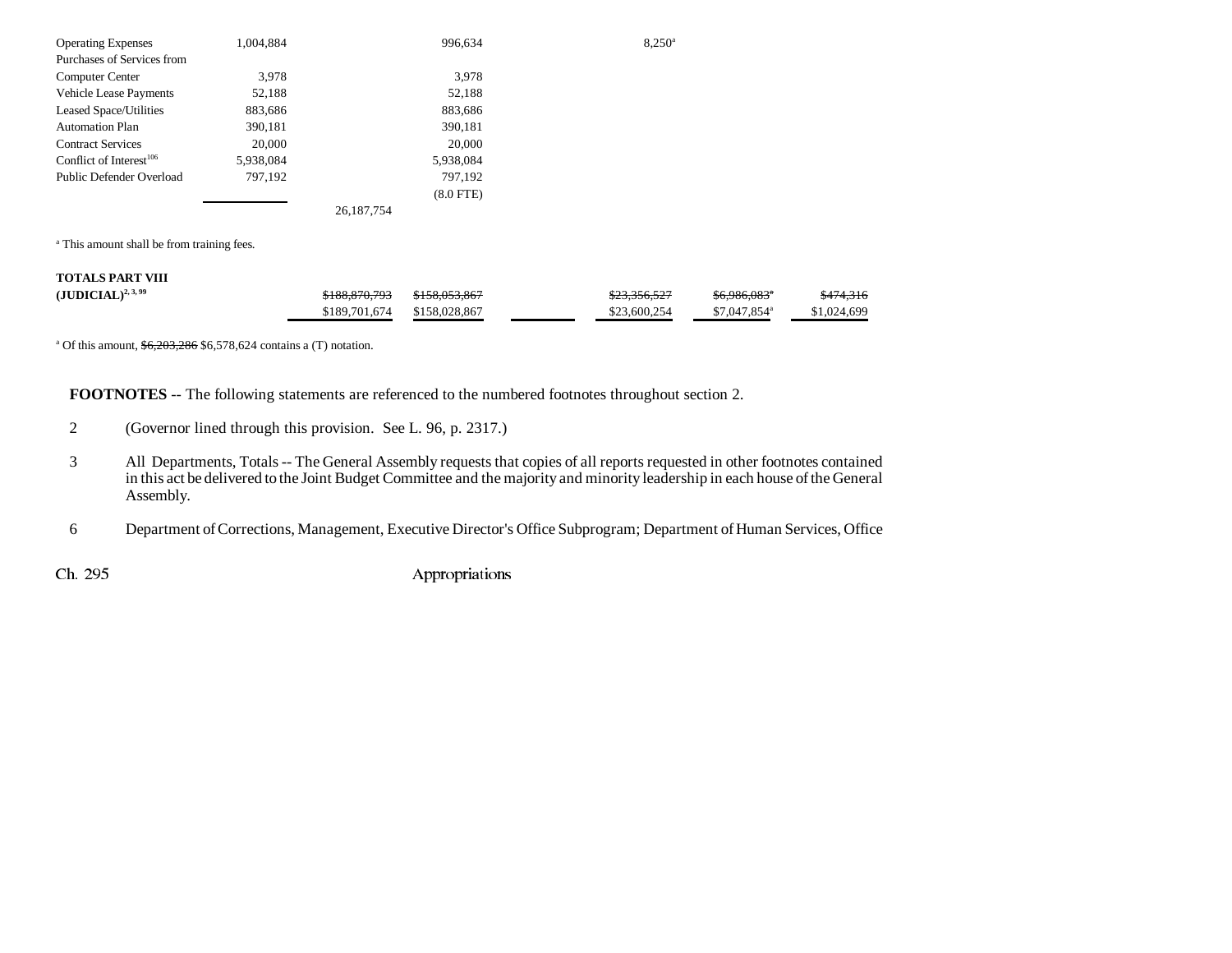|                 |              |             | APPROPRIATION FROM |              |               |              |  |
|-----------------|--------------|-------------|--------------------|--------------|---------------|--------------|--|
|                 |              |             | <b>GENERAL</b>     |              | CASH          |              |  |
| ITEM &          |              | GENERAL     | <b>FUND</b>        | CASH         | <b>FUNDS</b>  | FEDERAL      |  |
| <b>SUBTOTAL</b> | <b>TOTAL</b> | <b>FUND</b> | <b>EXEMPT</b>      | <b>FUNDS</b> | <b>EXEMPT</b> | <b>FUNDS</b> |  |
|                 |              |             |                    |              |               |              |  |

of Youth Services, and Health and Rehabilitation Services, Alcohol and Drug Abuse Division; Judicial Department, Probation and Related Services; and Department of Public Safety, Division of Criminal Justice -- It is the intent of the General Assembly that state criminal justice agencies involved in multi-agency programs requiring separate appropriations to each agency designate one lead agency to be responsible for submitting a comprehensive annual budget request for such programs to the Joint Budget Committee. Each agency must still submit its portion of such request with its own budget document.

- 50 Department of Higher Education, State Historical Society; and Judicial Department, Courts Administration, Judicial/Heritage Complex -- It is the intent of the General Assembly that any requests for increased funding for the Judicial Heritage Complex should include an appropriate level of cash funds, federal funds, or both from sources available to the Colorado Commission on Higher Education and the Colorado Historical Society.
- 97 Judicial Department, Courts Administration, Administration, County Courthouse Furnishings -- It is the intent of the General Assembly to fund courthouse furnishings requests at a constant level. The Judicial Department is encouraged to prioritize courthouse furnishings projects within the annual appropriation. IT IS THE FURTHER INTENT OF THE GENERAL ASSEMBLY THAT THE JUDICIAL DEPARTMENT BE ALLOWED TO ROLL-FORWARD UNEXPENDED FUNDS APPROPRIATED IN THE COURTHOUSE FURNISHINGS LINE ITEM FOR UP TO TWO YEARS AFTER THE ORIGINAL APPROPRIATION AUTHORITY EXPIRES.
- 98 Judicial Department, Courts Administration, Administration, County Courthouse Furnishings -- These funds shall be used to provide furnishings for those county projects involving remodeling and renovations of existing courthouses and those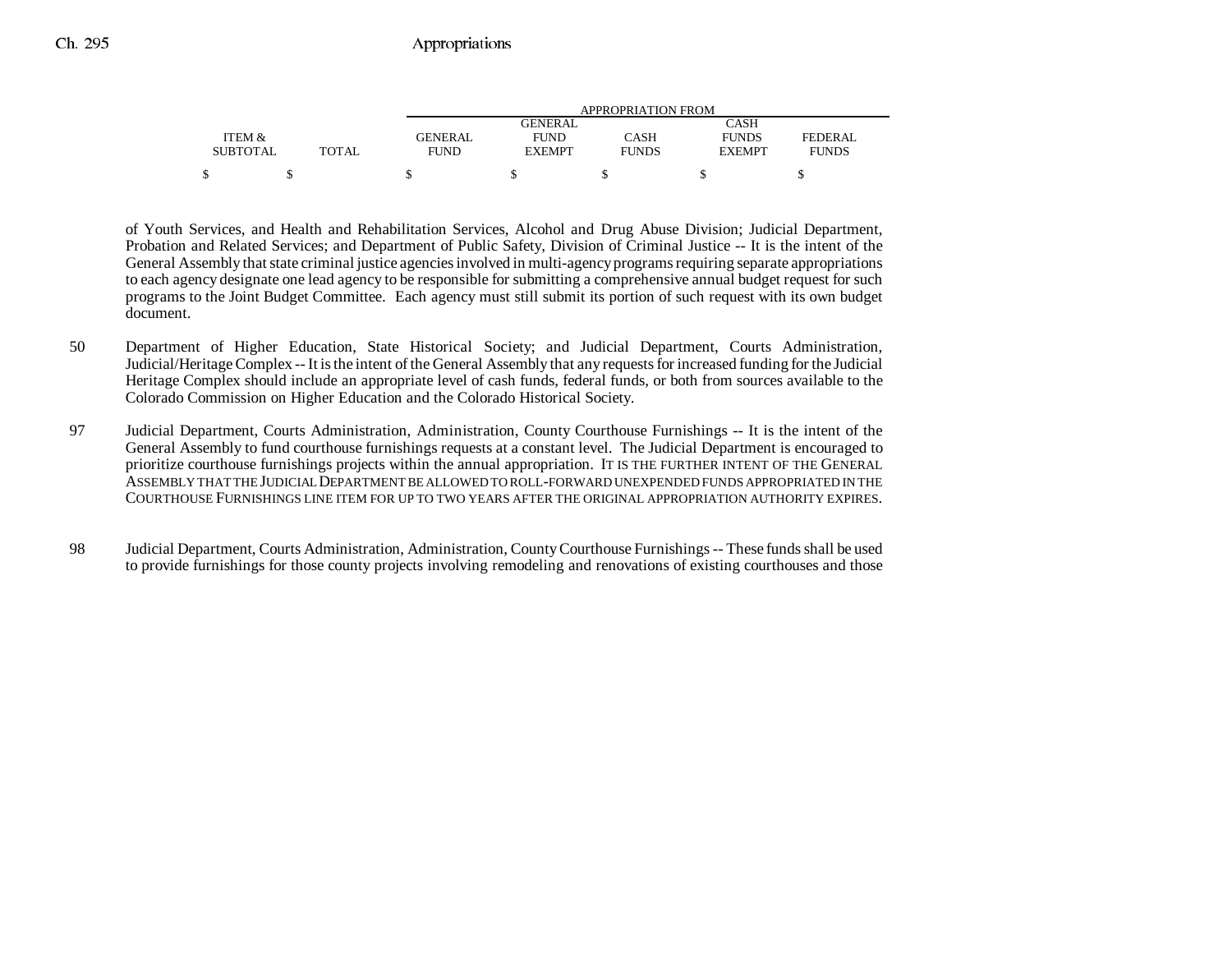projects involving the construction of new county courthouses. These funds shall not be used for the purposes of providing capital outlay for the regular replacement and modernization of Judicial Department equipment and furnishings. The Department shall, as its first option, purchase such furnishings from the Department of Corrections, Correctional Industries, unless Correctional Industries can not provide furnishings of similar quality in a timely manner at a lower price than other vendors. The Judicial Department is requested to submit to the Joint Budget Committee and the General Assembly a report detailing the Department's five-year plan for county courthouse furnishing projects, pursuant to Section 13-3-108(3), C.R.S., on or before each November 1.

- 99 Judicial Department, Courts Administration, Administrative Special Purpose, Office of Dispute Resolution; and Totals Part VIII (Judicial) -- The Judicial Department is requested to provide, by February 1 of each fiscal year, a report to the Joint Budget committee on any proposed fee increases in any program or division funded from an appropriation to the Judicial Department.
- 100 Judicial Department, Trial Courts, Family Preservation Matching Funds -- It is the intent of the General Assembly that these funds be used for pilot projects in at least three judicial districts to allow for expedited processing of dependency and neglect cases and to improve the representation of a child's best interests in court proceedings. The pilot projects shall involve the appointment of case managers and shall include the participation of court appointed special advocates and a training program for guardians ad litem. Funding for the pilot projects shall be a temporary supplement to the existing base appropriation for trial court staffing costs. A report on the implementation of these pilot projects is requested by November 1, 1996.
- 101 Judicial Department, Probation and Related Services -- The Judicial Department is requested to provide by November 1 of each year a report on pre- and post-release recidivism rates among offenders in all segments of the probation population, including adult and juvenile intensive supervision, adult and juvenile minimum, medium and maximum supervision, and the specialized drug offender program.
- 102 Judicial Department, Probation and Related Services -- The Judicial Department is requested to provide by January 1, 1997 a detailed report on the preliminary findings from the Department's review of the Female Offender Program. Such report shall include an analysis of the number of female offenders diverted from incarceration, the cost per case, the level of service inventory (LSI) profile, and the pre- and post-release recidivism rates for female offenders in this program. In addition,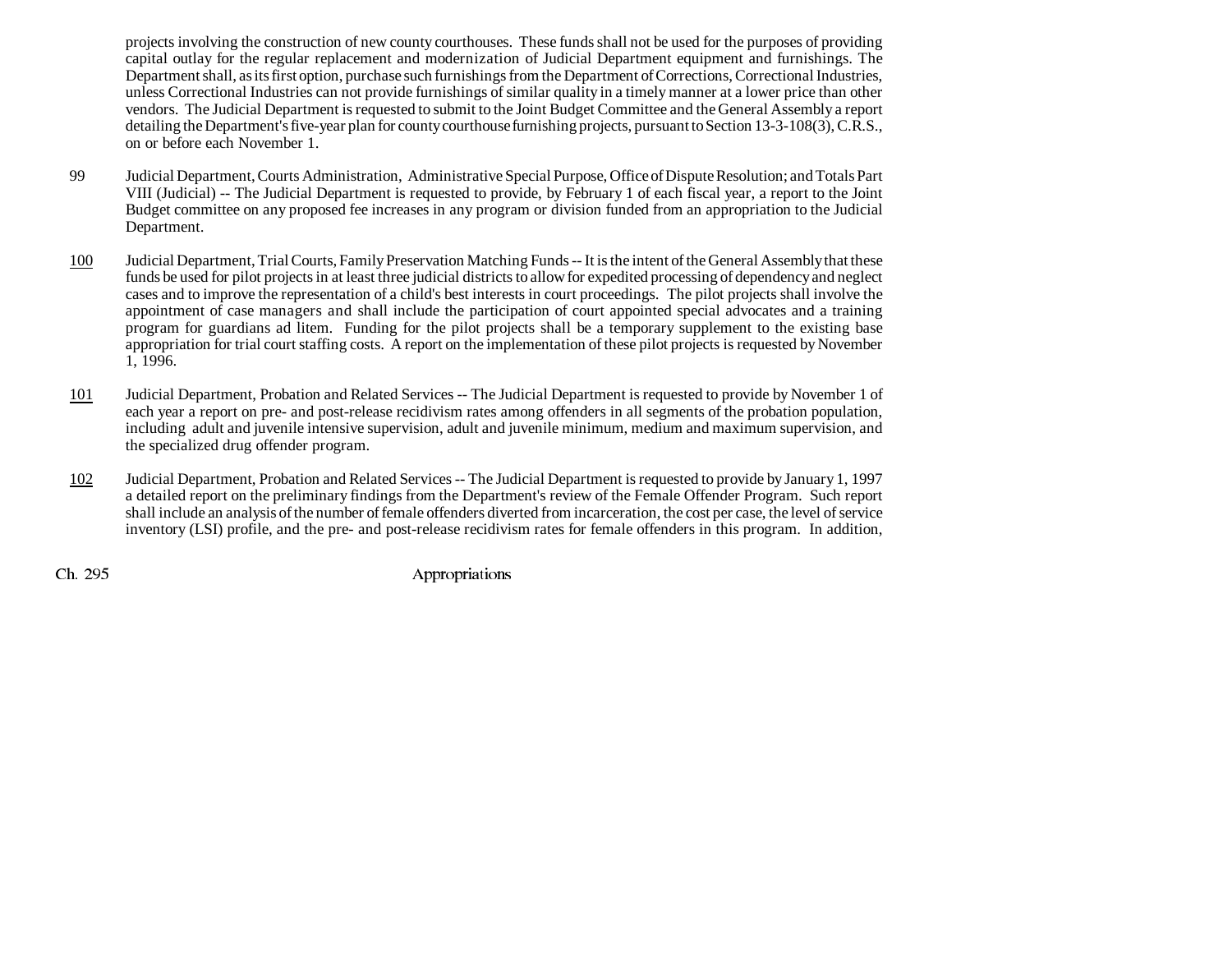|                 |       | APPROPRIATION FROM |                |              |               |              |
|-----------------|-------|--------------------|----------------|--------------|---------------|--------------|
|                 |       |                    | <b>GENERAL</b> |              | CASH          |              |
| ITEM &          |       | <b>GENERAL</b>     | <b>FUND</b>    | CASH         | <b>FUNDS</b>  | FEDERAL      |
| <b>SUBTOTAL</b> | TOTAL | <b>FUND</b>        | <b>EXEMPT</b>  | <b>FUNDS</b> | <b>EXEMPT</b> | <b>FUNDS</b> |
|                 |       |                    |                |              |               |              |

the report shall provide comparisons of the cost per case, the LSI profile, and the pre- and post-release recidivism rates for female offenders in other probation programs, including adult maximum and medium supervision probation.

- 103 Judicial Department, Probation and Related Services, Offender Services -- These funds shall be used for the purposes of offender services such as: domestic violence evaluation and monitoring, literacy programs, sex offender treatment, and specialized female offender programs. These funds shall not be used for the purposes of satisfying obligations incurred in the normal operations of the Division.
- 104 Judicial Department, Public Defender -- In addition to the transfer authority provided in Section 24-75-110, C.R.S., up to 5 percent of the total Public Defender appropriation may be transferred between budgetary line items in the Public Defender's Office.
- 105 Judicial Department, Public Defender -- The Public Defender is requested to provide a report to the General Assembly on both the dollars and the FTE utilized by the office in death penalty cases in FY 1995-96. Such report is requested no later than October 15, 1996.
- 106 Judicial Department, Public Defender, Conflict of Interest -- These funds may be used for court appointed counsel only when there is a genuine conflict of interest precluding representation by the Public Defender's Office. If a court appoints private counsel for other reasons, such costs shall be paid for from the trial courts' mandated costs appropriation. The Public Defender may not use these funds to provide counsel to address caseload increases, but this restriction shall not apply to caseload increases arising from leave mandated by the federal Family and Medical Leave Act and from staffing problems